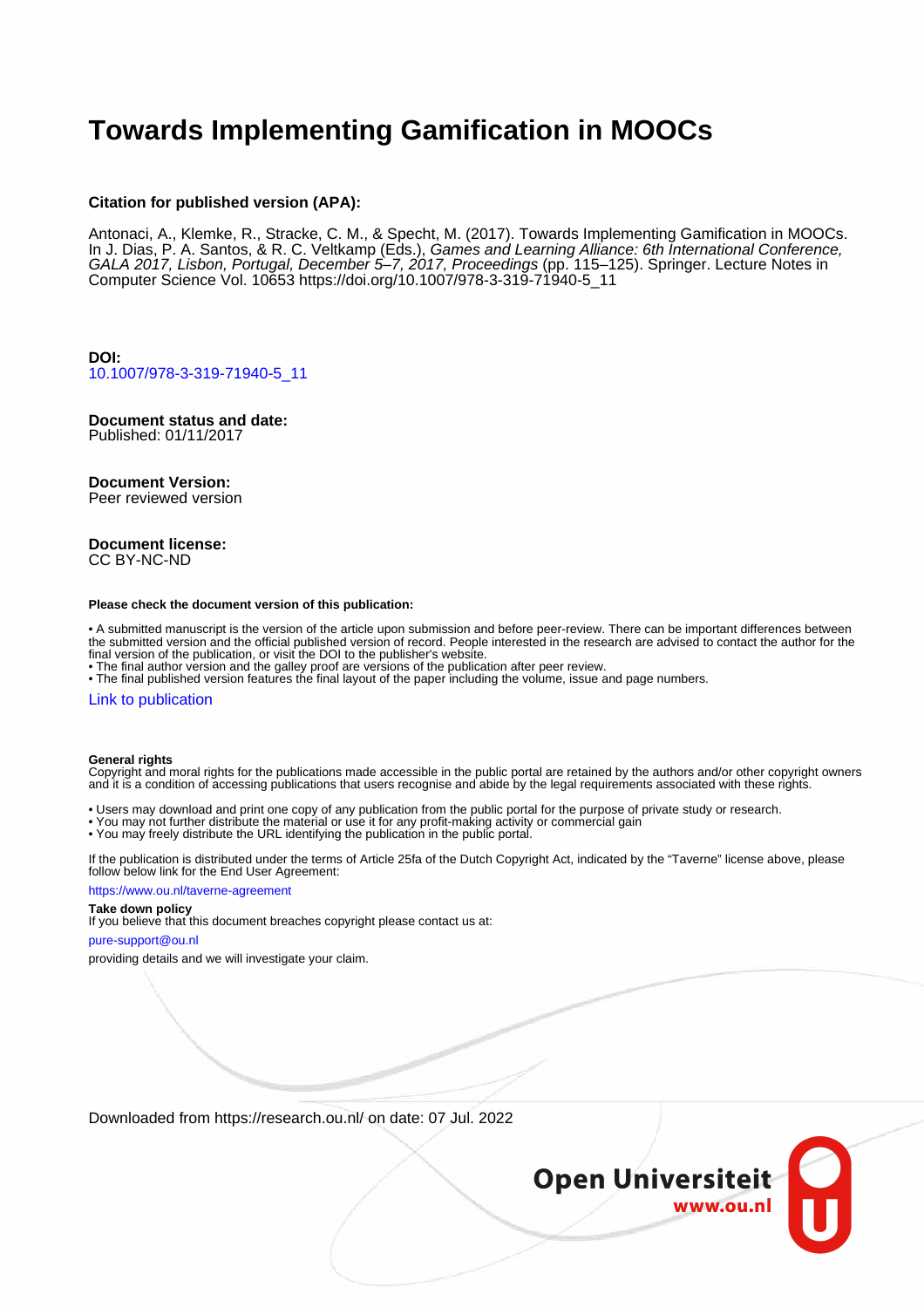Antonaci A., Klemke R., Stracke C.M., Specht M. (2017) Towards Implementing Gamification in MOOCs. In: Dias J., Santos P., Veltkamp R. (Eds) *Proceedings of Games and Learning Alliance conference. GALA 2017.* Lecture Notes in Computer Science, vol 10653. Springer, Cham https://doi.org/10.1007/978-3-319-71940-5\_11

# **Towards Implementing Gamification in MOOCs**

Alessandra Antonaci<sup>,</sup>, Roland Klemke<sup>,</sup>, Christian M. Stracke, Marcus Specht<sup>,</sup> <sup>1</sup> Welten Institute – Research Centre for Learning, Teaching and Technology, Open University of the Netherlands, P.O. Box 2960, 6401 DL Heerlen, The Netherlands {alessandra.antonaci, roland.klemke, christian.stracke,

marcus.specht}@ou.nl

**Abstract.** Gamification is well known as a design strategy used to generate a change in users' behaviour, such as motivation. However, while in recent years interest in it has been growing, empirical evidence on the effects that the application of game elements can generate on users' behaviour is still lacking. We present the results of a study as a step towards designing gamification with better understanding of the possible effects that each game element could generate on end users. By involving three groups of experts: game designers, learning scientists and specialists in technology-enhanced learning (TEL), we assessed a selected number of 21 game design patterns in relation to the effects these could generate on learning performance, goal achievement and engagement of learners if implemented in a Massive Online Open Course (MOOC). Based on quantitative and qualitative data collected, 9 game elements have been selected to be further investigated.

# **1 Introduction**

In the last 10 years, gamification has been applied in several fields, such as: marketing, trading, training, fitness, software engineering, etc. The highest number of applications can be found in education [1] [2]. "Education is a fundamental human right and essential for the exercise of all other human rights. It promotes individual freedom and empowerment and yields important development benefits" [3]. With the aim of bringing education to all, phenomena such as Open Education and in particular MOOCs have started to grow in recent years.

MOOCs, taking advantage of the Internet, could hypothetically bring knowledge to everyone and for free. Despite this potential, MOOC studies have highlighted several limits, such as the lack of users' engagement and their high dropout rate [4]. To overcome these gaps our idea is to apply gamification in MOOC to enhance users' goal achievement, engagement and also impact on users' learning performance.

Conceptual examples of gamification applied in MOOC environments can be found as detailed in [4]. A first attempt at raising awareness on gamification by empirical evidence can be found in [5], where 40 suitable game mechanics to engage students in MOOCs were identified and rated by 5,020 participants through an online survey for their level of engagement. Among the 40 selected, 10 game mechanics were evaluated with the highest level of engagement (virtual goods; three different types of points; leader boards; trophies and badges; peer grading and emoticon feedback; two types of games) by users. The engagement level of these mechanics was defined based on users' self-perception, not on an empirical basis and space was not given to the designers' point of view. Which effects did the designers aim to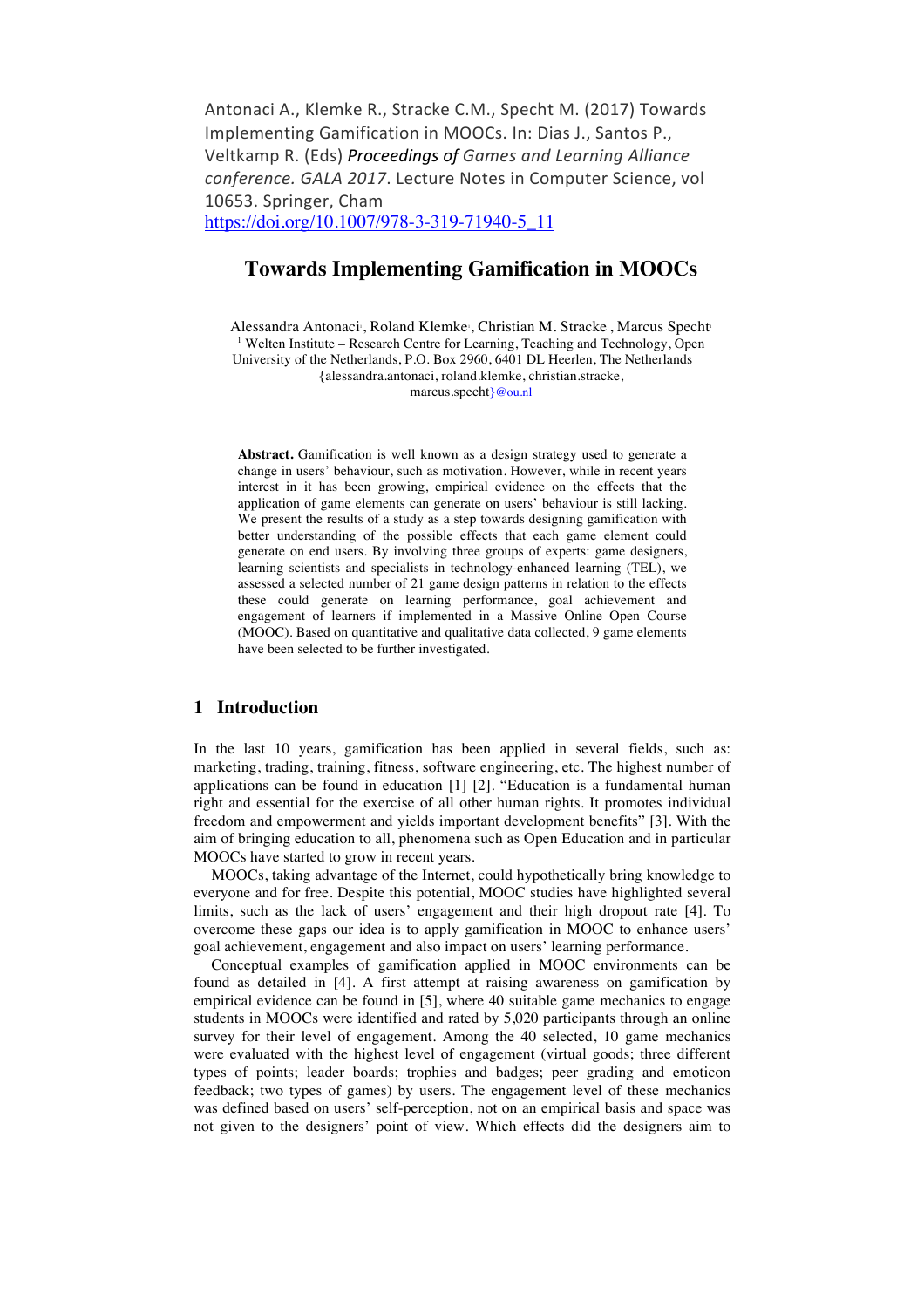stimulate in users? Did the perception of users match with the intention of the designers? With the purpose of testing this relationship between designers' intention and effects on users' behaviour and perception, in this paper we present our first step towards implementing gamification in MOOCs by involving three groups of experts that are invited to evaluate a selection of game design patterns<sup>1</sup> (GDPs) for their suitability in a MOOC application.

The three groups of experts come from different but complementary fields: (1) game design, from them we expected the ability to evaluate the effects of specific GDPs in a given scenario from a game perspective; (2) learning science, who could judge the GDPs from a didactic and educational perspective; and (3) the TEL field who can evaluate both perspectives and rate applicability and feasibility of the GDPs chosen. Each group of experts assess each of the 21 available GDPs from their perspective in accordance with the scenario of application (MOOC) and one of the following purposes of intervention: p1- enhancing MOOC users' learning performance via gamification; p2- enhancing MOOC users' goal achievement and p3 enhancing MOOC users' engagement.

The 21 GDPs chosen come from Björk and Holopainen's collections [6]. These were selected in accordance with the following criteria (1) the frequent use of a GDP in the literature, (2) the applicability of a GDP in a multi-user environment, and (3) our hypothesised impact of the selected patterns on learners' engagement, goal achievement, or learning performance. As a result, the following GDPs were presented to 42 experts to be validated:

- 1. *Avatars/Charac*ters, that are "abstract representations of the person".
- 2. *Time Limit*, it can be related to action completion or goal achievement.
- 3. *Levels*: "a level is a part of the game in which all players' actions take place until a certain goal has been reached or an end condition has been fulfilled".
- 4. *Communication Channels*, "are the medium and the methods players can use to send messages to other players".
- 5. *High Score Lists*, display players' rank and give them the chance to compare themselves against other players "who have previously played the game".
- 6. *Score,* "is the numerical representation of the player's success in the game".
- 7. *Status Indicators*, via them users can gain information about "a certain part of the game state or other players".
- 8. *Public Information*, is information of the game state "available during the game to people other than the players".
- 9. *Storytelling*, the act of telling stories within the game.
- 10. *Rewards*, the player receives something for completing goals or levels in the game.
- 11. *Goal Indicators*, give information to players about their current goals in the game.
- 12. *Stimulated Planning*, enables users to plan certain aspects or actions in the game.

<sup>&</sup>lt;sup>1</sup> In this paper the term game elements, game mechanics and game design patterns are used as synonyms even if the authors are aware of their differences. In particular, game elements are attributes of a game (such as score), while game mechanics are "any part of the rule system of a game that covers one, and only one, possible kind of interaction that takes place during the game" [8]. As for Game Design Pattern, (GDP), "The origin of the concept of "design patterns" hails from the field of architecture and in particular was coined by Christopher Alexander" [9]. Applying GDP is also a method of codifying game design knowledge in separate but interrelated parts.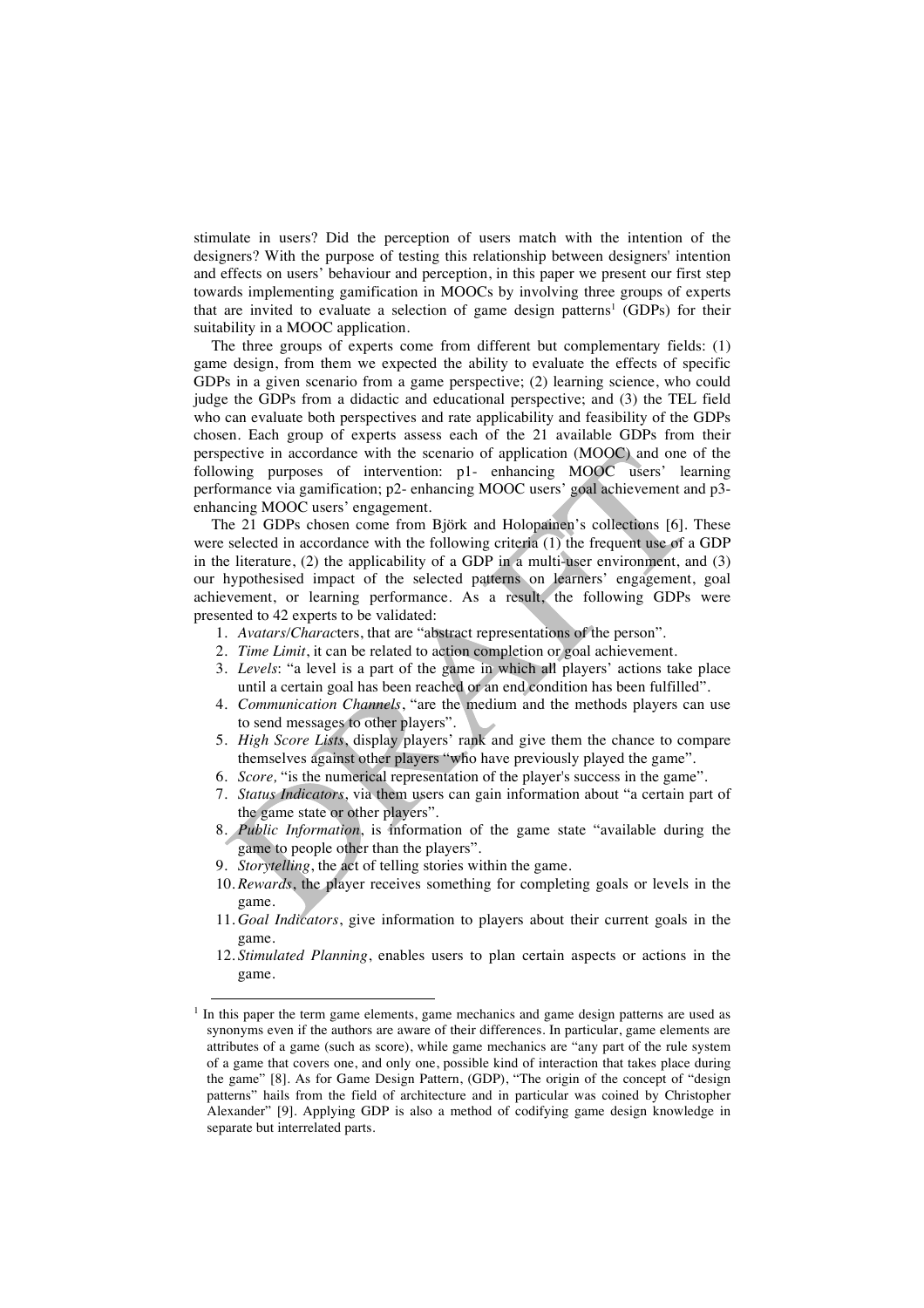- 13. *Clues*, "are game elements that give the players information about how the goals of the game can be reached".[6][6]
- 14. *Cooperation*, "i.e. coordinate their actions and share resources, in order to reach goals or sub-goals of the game".
- 15. *Limited Planning Ability*, implies that players do not have all the information.
- 16. *Competition*, "is the struggle between players or against the game system to achieve a certain goal".
- 17. *Team Play,* "Players in a group or a team coordinate their actions, abilities, and roles in order to reach a common goal".
- 18. *Replayability*, enables a re-doing of the game or level.
- 19. *Smooth Learning Curves*, enable the chance to "smoothly progress from novice to master".
- 20. *Handicaps*, enable the chance to provide an easier gameplay in order to make all players have the same chance of succeeding.
- 21. *Empowerment*, "Players feel that they can affect the events and the final outcome of a game" [6].

# **2 Study**

**Procedures**. Participants were introduced to "MOOCs" and "Gamification". The game designers were invited to take part in the focus group as part of a game design workshop and were divided into six groups assigned to the three intervention purposes p1-p3 (two groups for each purpose). These three purposes were identified in accordance with a literature review study related to MOOCs gaps. They are interdependent from each other and were settle to facilitate the participants' conceptualization. The topic of the MOOC was predefined as cyber-security. Each group elaborated a concept that was presented to the other colleagues. All participants filled out the survey, comprising 2 questions for each of the 21 GDPs selected: a closed question, rating the GDPs in relation to the purpose selected  $(p1-p3)$  using a scale from 0 ("strongly negative effect") to 4 ("strongly positive effect"). The second question for each GDP was optional and open; here participants could detail the advantages and/or disadvantages of using the given GDP for the specific purpose.

**Methods**. Two methods were used to assess the GDPs selected for the gamification design of a MOOC: a survey and a focus group. The survey was designed with the aim of validating our GDP selection and collecting feedback from our target population. Using a scale from 0 (strongly negative effects) to 4 (strongly positive effects), participants were asked to rate a total of 21 game elements. The game elements proposed to our audience population were rated in accordance with a specific scenario of application and a given purpose. The application scenario was a MOOC while the purpose of the intervention could be chosen from the following options: Enhancing users' learning performance via gamification (p1); Enhancing users' goal achievement via gamification (p2); Enhancing users' engagement via gamification (p3). Secondly, the focus group was designed and conducted for game designers with the aim of inviting them to conceptualise a gamified MOOC using the game elements that they deemed most relevant for one of the specific MOOC purposes given (p1- p3). The subjects could independently decide on which of the three gamification purposes of the intervention they wanted to focus (p1- p3)

**Participants.** A total of 42 subjects took part in our study, they come from different backgrounds and fields: 17 game design experts; 9 learning scientists and 16 TEL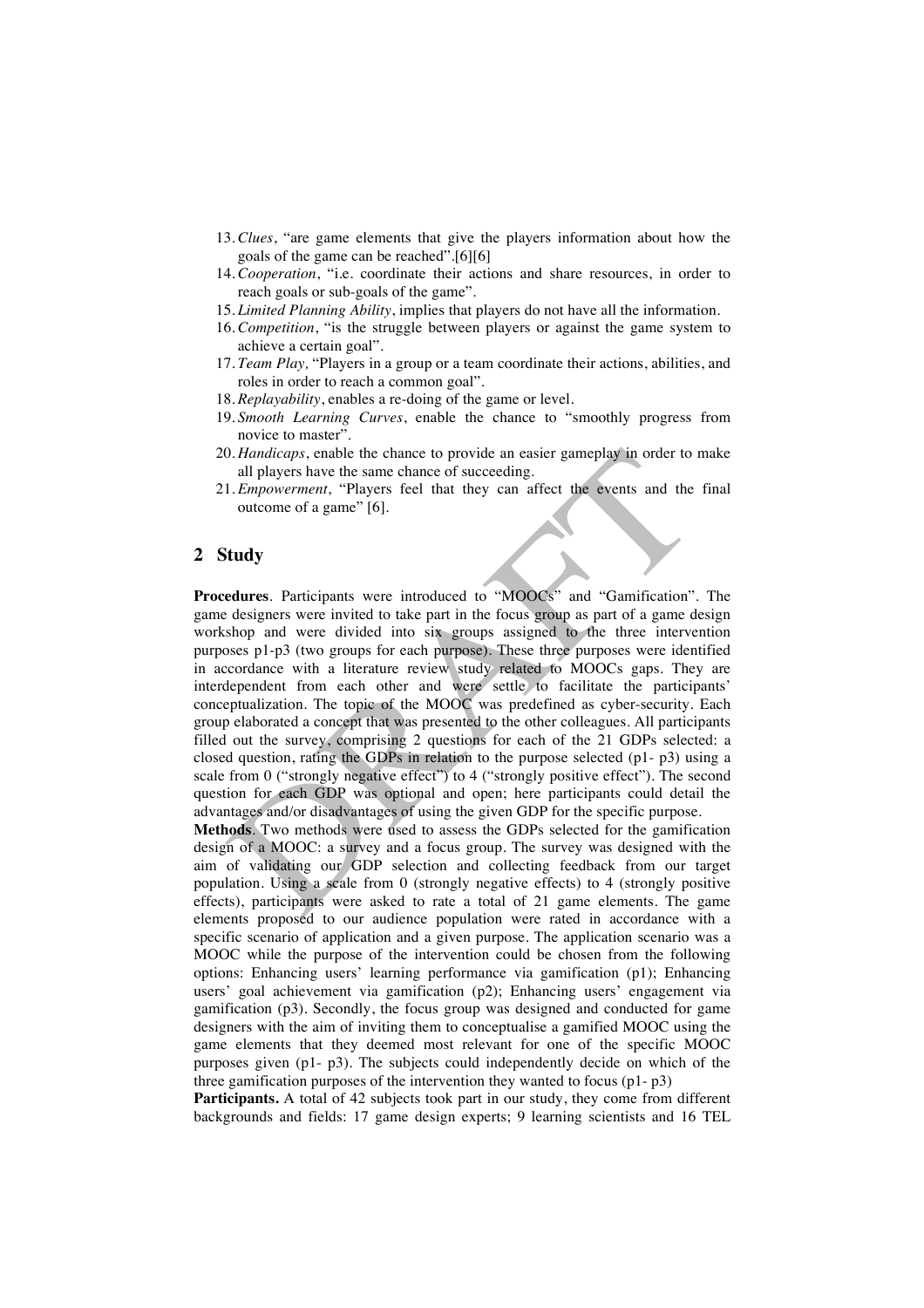experts. Table 1 presents an overview of participant personal details and distribution among the purposes chosen.

|                                                            | Game Designers | <b>Learning Scientists</b> | TEL experts     |
|------------------------------------------------------------|----------------|----------------------------|-----------------|
| Age range per group                                        | $18-24$ years  | $25-34$ years              | $25-34$ years   |
| P1- enhancing MOOC users'<br>learning performance          | 6 (out of 17)  | $4$ (out of 9)             | 5 (out of 16)   |
| P <sub>2</sub> – enhancing MOOC<br>users' goal achievement | 6 (out of 17)  | 3 (out of 9)               | $4$ (out of 16) |
| P3-enhancing MOOC users'<br>engagement                     | 5 (out of 17)  | $2$ (out of 9)             | 7 (out of 16)   |

| Table 1- Sample distribution and details |  |  |  |
|------------------------------------------|--|--|--|
|------------------------------------------|--|--|--|

The level of awareness of the two concepts: "gamification" and "MOOC" was also investigated and among the game designers 2 of them had followed one MOOC previously and they had all heard about gamification before. For the learning scientists, one of them had designed a MOOC, 3 (out of 9) had participated in one MOOC before and 1 (out of 9) in more than one MOOC, one of them had heard about gamification before. As for the TEL experts 2 (out of 16) had designed a MOOC before, 4 (out of 16) had followed one MOOC previously, 10 (out of 16) had followed more than one MOOC and 2 (out of 16) none. All had "heard about gamification before".

# **3 Results**

### **3.1 Quantitative Data**

In this section, we present the data collected with the questionnaire divided into three sub-sections, according to the participant audience. Starting with the **Game design experts' evaluation** Fig. 1 represents a summary of how the experts in game design rated the selected GDPs in accordance with the effects they expected related to the three purposes identified (p1 - p3) of our gamified intervention within a MOOC.

More in detail, with respect to p1, the GDPs most ranked are: *Communication Channels* with average score of 3.83; *Levels* average 3.67, and with equal score and average 3.5 *Cooperation*, *Replayability* and *Smooth Learning Curves*. The lowest score is *Time Limits* with a mean value of 1.5, which considering the scale used allocates this GDP under the "neutral effect" (2) closer to the range "negative effect" (1).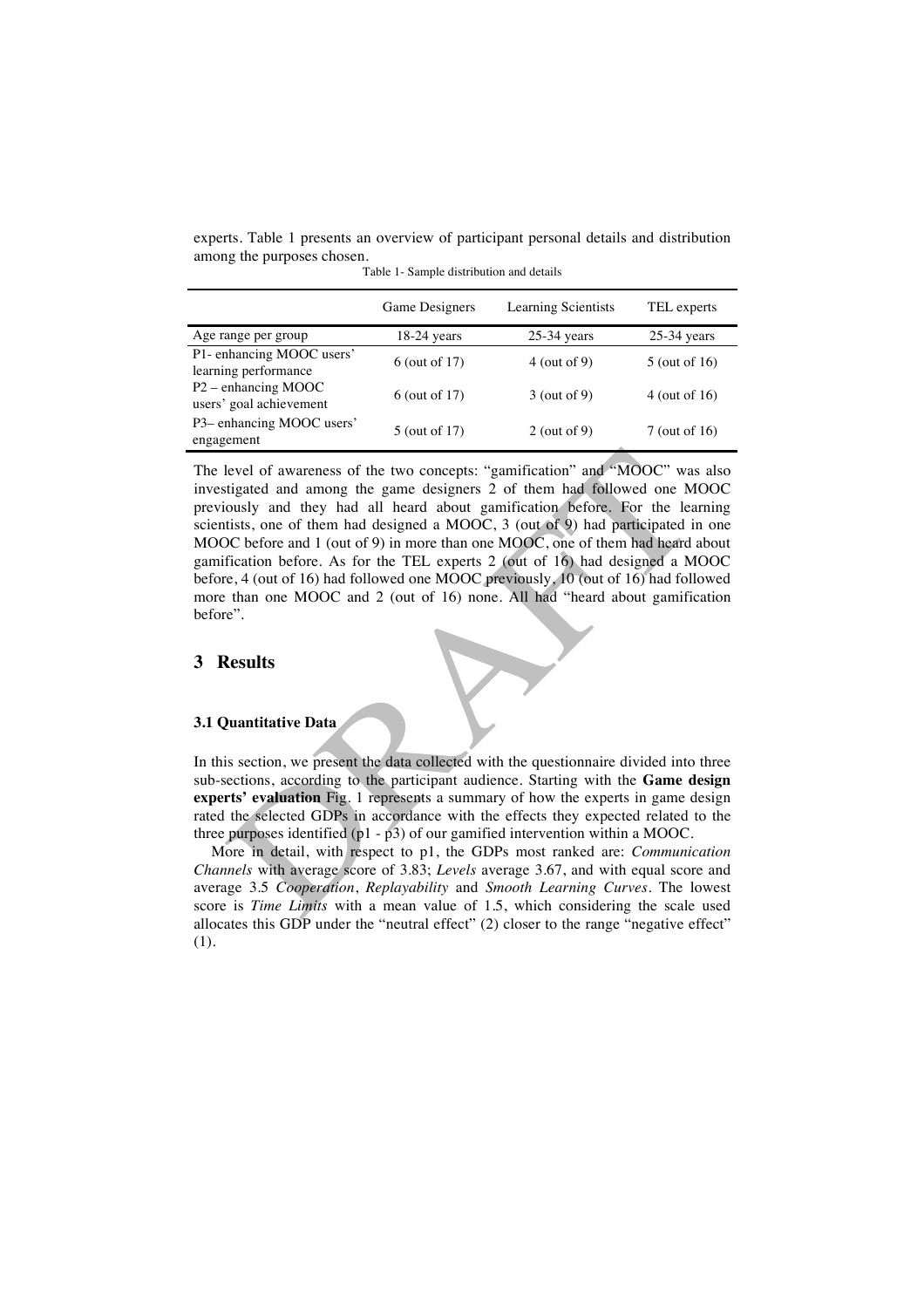

**Fig.1** Representation of the GDP average values rated by game designers according to their expected effects on p1 (blue), p2 (orange) and p3 (grey) within a MOOC.

With respect to p2 (goal achievement), the highest ranked GDPs by the game designers are: *Goal Indicators* with an average score of 3.67, *Empowerment*, average 3.6, and *Communication Channels*, average 3.5. It needs to be underlined that none of the top 10 GDPs with high mean values was scored with 0 (strongly negative effects). Rating GDP effects on p3 (engagement), the GDPs with the highest average scores received are: *Smooth Learning Curve*s with an average of 4, *Communication Channels* and *Reward* both with an average score of 3.8 and as for the other two purposes detailed, *Time Limits* registered the lowest average score of 1.4.

**The learning scientists' evaluation.** Among the learning scientists, the highest number (4 out of 9) chose to express their point of view on p1(learning performance), while the rest evaluated  $p2$  (goal achievement) (3 out of 9) and  $p3$  (engagement) (2) out of 9). With respect to p1, the learning scientists assigned the highest score to the following GDPs: Levels with average score of 4; *Empowerment*, average 3.75, and with equal score and average 3.5 *Avatar/ Characters*, *Storytelling* and *Clues*. For p2, the highest ranked GDPs are *Smooth Learning Curves*, average score 4 and the equally scored *Clues* and *Empowermen*t, average 3.67. Looking at p3, the learning scientists evaluate the following GDPs with an average score of 4: *Storytelling*, *Clues* and *Empowerment*.



(orange) and p3 (grey)

**The TEL experts' evaluation.** As shown in Fig. 3, the TEL experts (5 out of 16) evaluated the following GDP effects on p1 with the highest score: *Levels* and *Smooth*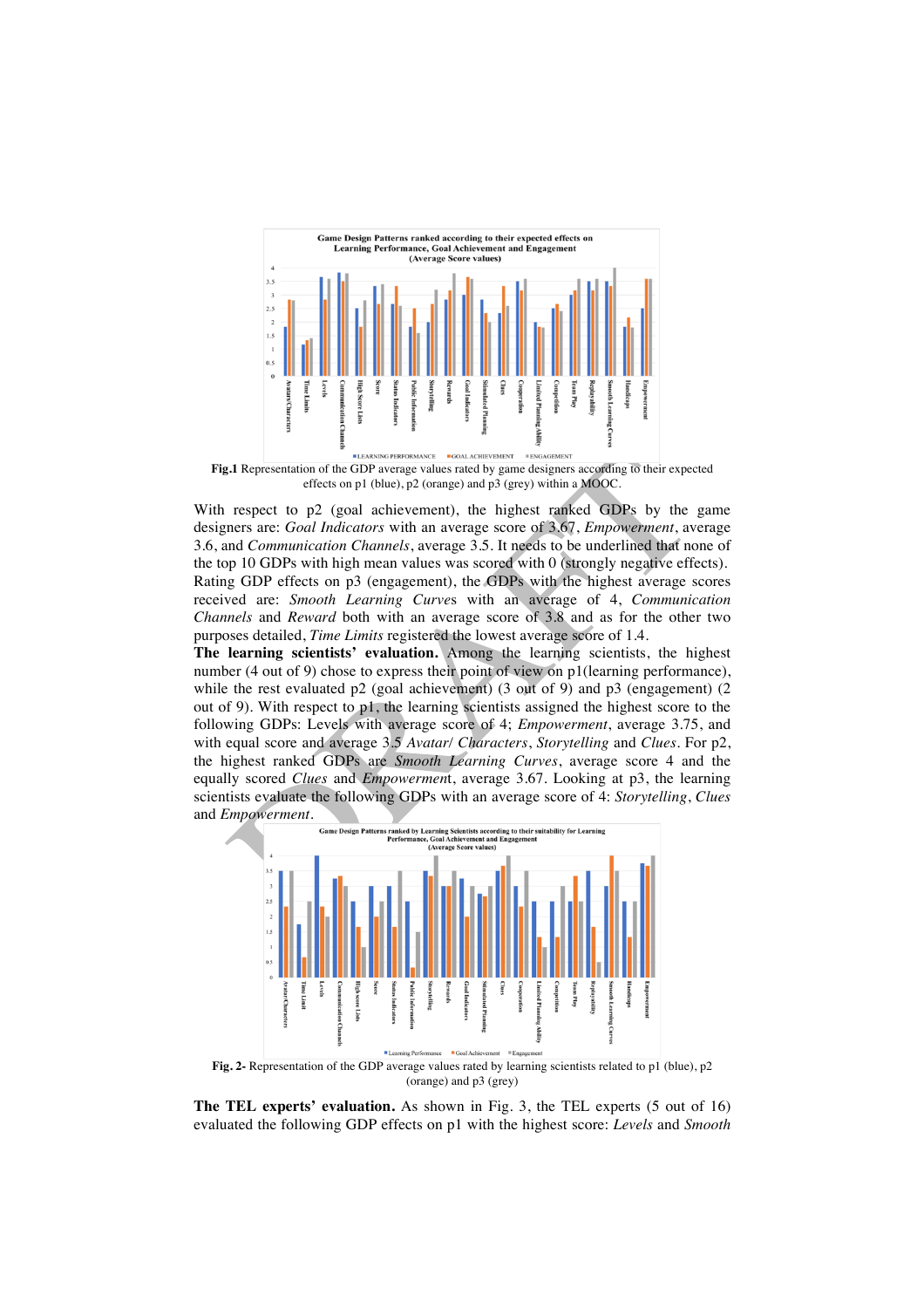*Learning Curves* both with an average score of 3, and with equal score and average of 2.8: *Storytelling*, *Replayability* and *Empowerment.* Four participants selected p2 and according to their evaluation, the GDPs with highest scores were: *Goal Indicators*  with an average score of 4; *Levels*, average 3.5, and, with equal score *Replayability* and *Smooth Learning Curve* with an average of 3.25. With respect to gamifying a MOOC to enhance users' engagement (p3), the GDPs that collected the highest scores are *Communication Channels, Score*, *Goal Indicators*, *Cooperation* and *Smooth* 



**Fig. 3**- Representation of GDP average values rated by the TEL Experts related to p1 (blue), p2 (orange) and p3 (grey)

# **3.2 Qualitative Analysis**

**Hints from Game Designers**. Each group of game designers was invited to conceptualise the design of a gamified MOOC using, based on their experience, the most suitable game elements to gamify it in order to enhance users' learning performance (p1); goal achievement (p2) or engagement (p3). Each purpose was chosen by two of the six groups, respectively. The topic of the MOOC was given as cyber-security. Each group elaborated a presentation that was performed to the other game designers.

The first two groups that conceptualised the gamification design related to p1 (learning performance) identified the following game elements: Group 1 proposed to use: collaboration via *wiki* and *forum*, aiming at developing a sense of community and information sharing, track of personal progress, *levels* and different levels of *tasks*, with a *rewarding system* for their completion and an inventory for *personal notes*, in which to save helpful posts from the community forum; they also thought of implementing a *game* itself within the MOOC. Group 2 proposed to aim at allowing users to follow an *autonomous path*, as well as a *collaborative path*, that could be enabled by the creation of *alliance*, *asymmetrical information* distribution for the solution of *boss tests*. In addition, group 2 suggested including several *levels* within the MOOC and a *skills tree*<sup>2</sup> which is a game element often present in roleplaying games, (the Diablo<sup>3</sup> series made it famous) and it enables custom configurations of a character's abilities.

<sup>&</sup>lt;sup>2</sup> It is called a tree because once the basic skills are gained by the users, it opens several branches and the user can decide what to follow.

<sup>&</sup>lt;sup>3</sup> Blizzard production, 1998. http://eu.blizzard.com/en-gb/games/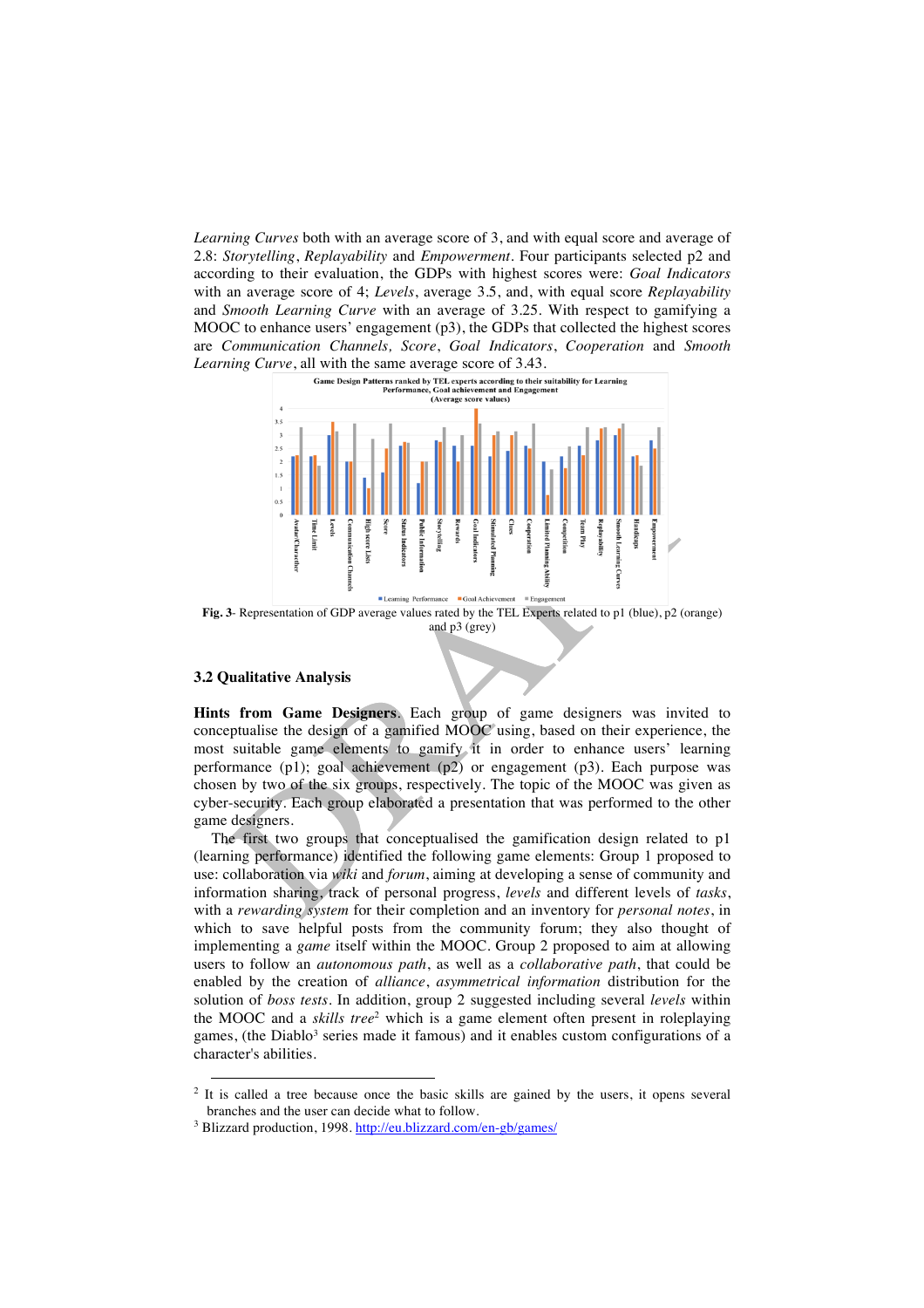Another two groups (3, 4) conceptualised the following game elements for the p2 (goal achievement): Group 3 proposed "*personal profiles* that can be shared with others, *badges* as rewards, *progress bar* and *autonomy*". Group 4 came up with the following idea of transferring the Massive Multiplayer Online Games (MMOG) elements into MOOC, such as: *Skill tree*, connected with the learning needs, learning content and tasks, with a test after each MOOC; "*Knowledge inventory* (completed tasks for the course); *Overview* (whole offer, progress per Skill tree); *Co-op* (Cooperation with "Classes"); *PVP* (Player vs. Player "Knowledge Battle"); *Reward* inside of System (Skill tree, Knowledge Inventory, Succeeded Students as mentor for newbies); *Reward* outside of Systems (Achievements, Link to LinkedIn)".

The last two groups (5, 6) of game designers worked on the conceptualisation of a gamified MOOC for p3 (engagement). Group 5 proposed the use of *competition, collaboration* and *immediate feedback* as game elements to enhance user engagement. They suggested integrating a game concept similar to QuizClash in a MOOC platform: an online quiz game for two players, where one player chooses from several categories and challenges a friend. Both receive the same question and the one who replies faster and correctly wins. The game element was chosen because activating social comparison could engage students. Group 6 proposed using the following game elements to enhance users' engagement in MOOCs: *Quests*, *Narrativ*e, *Player/Character*, *Enemy/Boss*, C*ommunity* (*Guild*)/*Community Experience* and *Status Parameter*. In particular, the narrative conceptualised consists of "some sort of opposing power that threatens the participants' characters and their private information". In this framework, the participant goal is to work against this power to protect his/her own identity. The players will work together cooperatively against the system and develop a resistance force. As one of the participant states: "The player needs to use what s/he learns in the modules of the course to contribute to the success of this resistance". Being part of this resistance could help in developing "a sense of community similar to MMORPG (Massive Multiplayer- Online Role Play Games) communities such as guilds". "Even if participants are working alone, they should feel that they are contributing to the cause of the resistance/ the community", therefore collaboration has to be an option and "it will not be enforced".

**Hints from Learning Scientists and TEL Experts.** Learning Scientists (LS) as well as TEL experts were not involved in focus groups, however they could express their point of view through the use of the open questions contained in the survey that asked them to detail the advantages and disadvantages of using a specific GDP for the purpose selected. Selected comments are reported here to give a better overview of the LS as well as TEL experts' perceptions on gamification applied to MOOCs.

**LS experts** gave the following feedback on the three purposes: Starting with the p1 (learning performance), the most rated GDPs were *Levels*, *Empowerment* and with equal score *Avatar/Characters*, *Storytelling* and *Clues*. The advantages listed for these were: *"Levels* give structure in the learning"; *Empowerment* was appreciated because "people like to have autonomy". *Avatar* allows "higher identification with the MOOC", as for *Storytelling*: "Human beings think in the shape of stories, I would guess it clearly enhances performance if done in a way that people can make a meaningful connection with the story" that has been told. Lastly, *Clues* given only at request ("hints button") "could be useful". With respect to p2 (goal achievement), the highest scores recorded were for the following GDPs: *Smooth Learning Curves* and the equally scored *Clues* and *Empowerment*. LS declared that *Smooth Learning Curves* gave the chance to users to track and "experience progress in learning", as for *Clues*, these can work as "scaffolding for learners who need a little more support,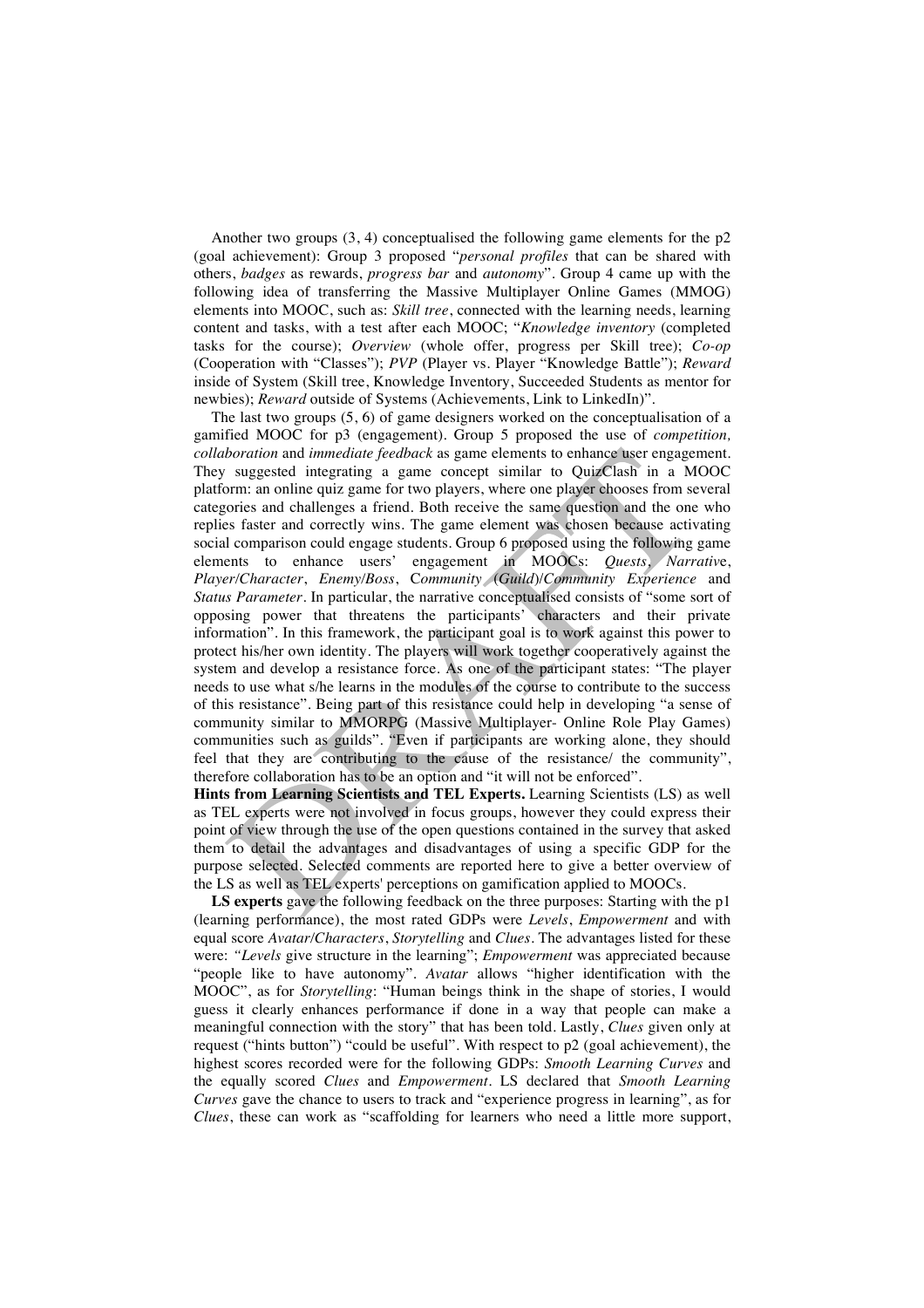through clues everybody can achieve their goals", as disadvantages foreseen: "If it is too easy to obtain clues, the students might not try to figure things out themselves". Regarding *Empowerment*, "it can help users to positively achieve their learning goals". Aiming at p3 (engagement) for LS, the GDPs: *Storytelling*, *Clues* and *Engagement* received the highest scores and the only one commented on was *Clues*: "It helps to have clues, especially for complex goals. However, having them pop up can also distract" the users and be a disadvantage.

**TEL experts** detailed the following advantages and disadvantages of each GDP for the specific purposes: Starting with p1 (learning performance), the GDPs with the highest ranks were *Levels*, *Smooth Learning Curves* and with equal score *Storytelling*, *Replayability* and *Empowerment*, commented as follows: "*Levels* on the one hand can add motivation to the users (positive) but on the other hand, depending on the users, having several levels to overcome might increase the pressure on the users", "if combined with *time restriction,* this might result in negative effects", "levels can help to monitor progression", "as disadvantages - they would work in long and complex scenarios, which is something to be considered in the MOOC design". With reference to *Smooth Learning Curves*, TEL experts say: "If a learner is an international learner who struggles with language or a novice learner, it may help them through the course"; "apparently only for experts this is not a good strategy, for novices and intermediate learners this should work". About *Replayability*, it can facilitate "learning by failure", anyway it should be given as an option and it "can support the mastering of the learning". As to *Empowerment* advantages: "it can improve engagement" while as a disadvantage it is "often over engineered (serious games), it might lose credibility".

Looking at p2 (goal achievement), the GDPs that recorded the highest scores were *Goal Indicators*, *Levels* and, with an equal score, *Replayability* and *Smooth Learning Curves*. The comments provided by TEL experts on *Goal Indicators* were that it "provides useful insight about a learner's performance and may set the pace of the learning progress, it could especially be useful "as goals might change over time". Concerning *Levels*, an advantage found by TEL experts was: "they can offer flexibility for learners to perform in conditions where they can achieve 'flow' and also set a degree of challenge", however if "the levels of difficulties are badly designed they might affect the learning process" and performance. A disadvantage reported for *Replayability* is that "it might offer learners a way to trick the system into getting higher scores or obtain other rewards", it could however have the advantage of "leading learners to master the concepts". For *Smooth Learning Curves,* the advantage of "avoiding discouragement" among users was reported.

The GDPs *Communication Channels*, *Score*, *Goal Indicators*, *Cooperation* and *Smooth Learning Curves* were selected by TEL experts for p3 (engagement). Comments for *Communication Channels* state that "it is very important to have multiple communication channels to suit different target audience needs. It helps users to feel connected and avoid a sense of isolation"; "Learning is more effective when we engage with peers, so any element to sustain this social component could help if it is used in the right manner". Regarding *Score*: a "personal score system could work in the same way as levels. It helps compete with yourselves rather than others". As for *Goal Indicators* considering that "the success is not defined in MOOCs. One might want to finish only the two weeks that they are interested in. So, if that person puts those goals beforehand, completing them makes that person successful in the course. I think this is very much suitable for the nature of MOOCs". While *Cooperation* on the one hand "can increase engagement", on the other hand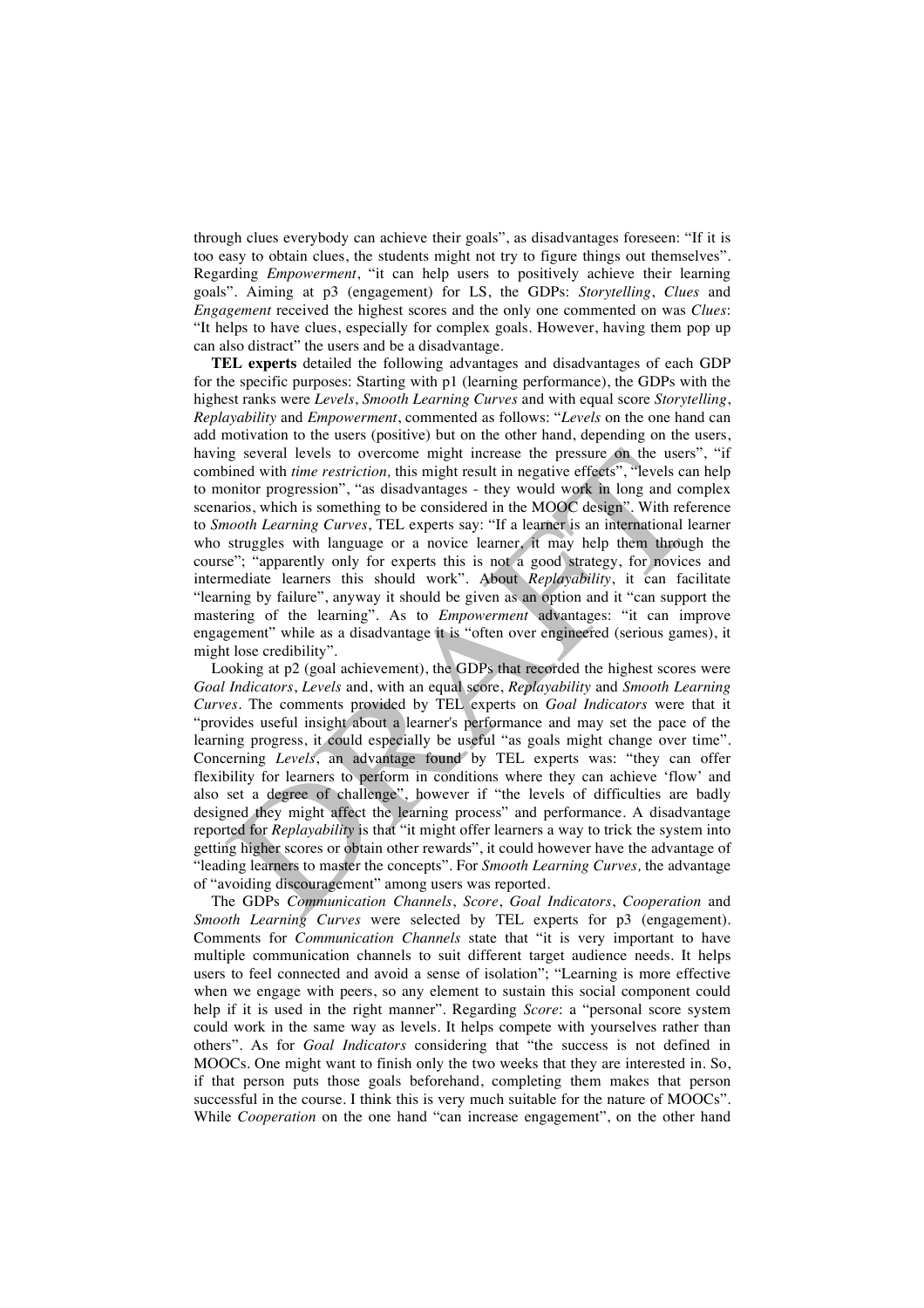"some users will rely on others to reduce effort", it is likely that "it won't help low engaged learners". Lastly, *Smooth Learning Curves* could have as an advantage the decrease of users' "frustration and boredom" but as a disadvantage the TEL experts raise the problem that it is "hard to design".

# **4 Discussion and Conclusion**

Investigating the point of view of game designers, learning scientists (LS) and TEL experts on the selection made on Björk and Holopainen's collection, allows us to understand that despite the different backgrounds of our study participants, there are several points of agreement. With the purpose of identifying suitable GDPs to design our gamification strategy to be applied in a MOOC to enhance users' goal achievement and engagement, we analysed the literature and due to the lamented simplicity of the game elements used up to now and the scarce availability of empirical studies of gamification applied to MOOC, we decided to query other sources, such as those mentioned above [6].

By analysing the data gathered from the questionnaire, it is possible to deduce that among the game designers a common agreement on the evaluation of expected effects of determinate game design patterns within a MOOC for a specific purpose can be recorded. The game designers, for all three purposes, evaluated with a high rank the GDP *Communication Channels*. While *Smooth Learning Curves* was the GDP that received unanimous consensus, but it was selected for only 2 purposes by the game designers, p3 and p1. The LS indicate with a high score the GDP *Clues* for the three purposes; what is more *Empowerment* and S*torytelling* received a high score from the LS but only for the p1 and p2, not for p3. The TEL experts ranked the GDPs: *Smooth Learning Curves* with a high score for all 3 purposes; and *Goal Indicators* for only the purposes p2 and p3.

Considering the similarity between the groups in ranking the GDPs, game designers and LS both chose the GDP *Empowerment* for p2 and related to the p1 and p3 there is not a recorded similarity in the GDPs selected. Game designers and TEL experts issued high ratings related to p1 for the GDP *Smooth Learning Curves*; to p2 purpose for *Goal Indicators* and to p3 for *Communication Channels* and *Smooth Learning Curves*. Comparing LS and TEL experts, on p1 they both rated the GDPs: *Levels*, *Empowerment* and *Storytelling* highly. While for p2 TEL and LS experts ranked the GDP: *Smooth Learning Curves* highly. As for p3 there are no common GDPs with a high score.

With the analysis of the qualitative data we could report and have more clues on the reasons for the scores given as well as having a deeper understanding of the game designers' intention in choosing (or not) a specific pattern for a defined purpose and application. A precious contribution came from the focus group of the game designers with almost a continuous reminder of MMORPG.

Based on this study, our first step towards implementing gamification in MOOC can be concluded by identifying the following GDPs as candidates for further investigation in a field study with the purpose of empirically testing whether the designers' intentions match the effects on users' behaviour stimulating the desired effects or not. Specifically, the GDPs eligible for our implementation are (1) *Empowerment*, (2) *Smooth Learning Curves* (3), *Communication Channels,* (4) *Levels*, (5) *Clues*, (6) *Goal Indicators*, (7) *Skills tree*; (8) *Guild* and (9) *Storytelling*.